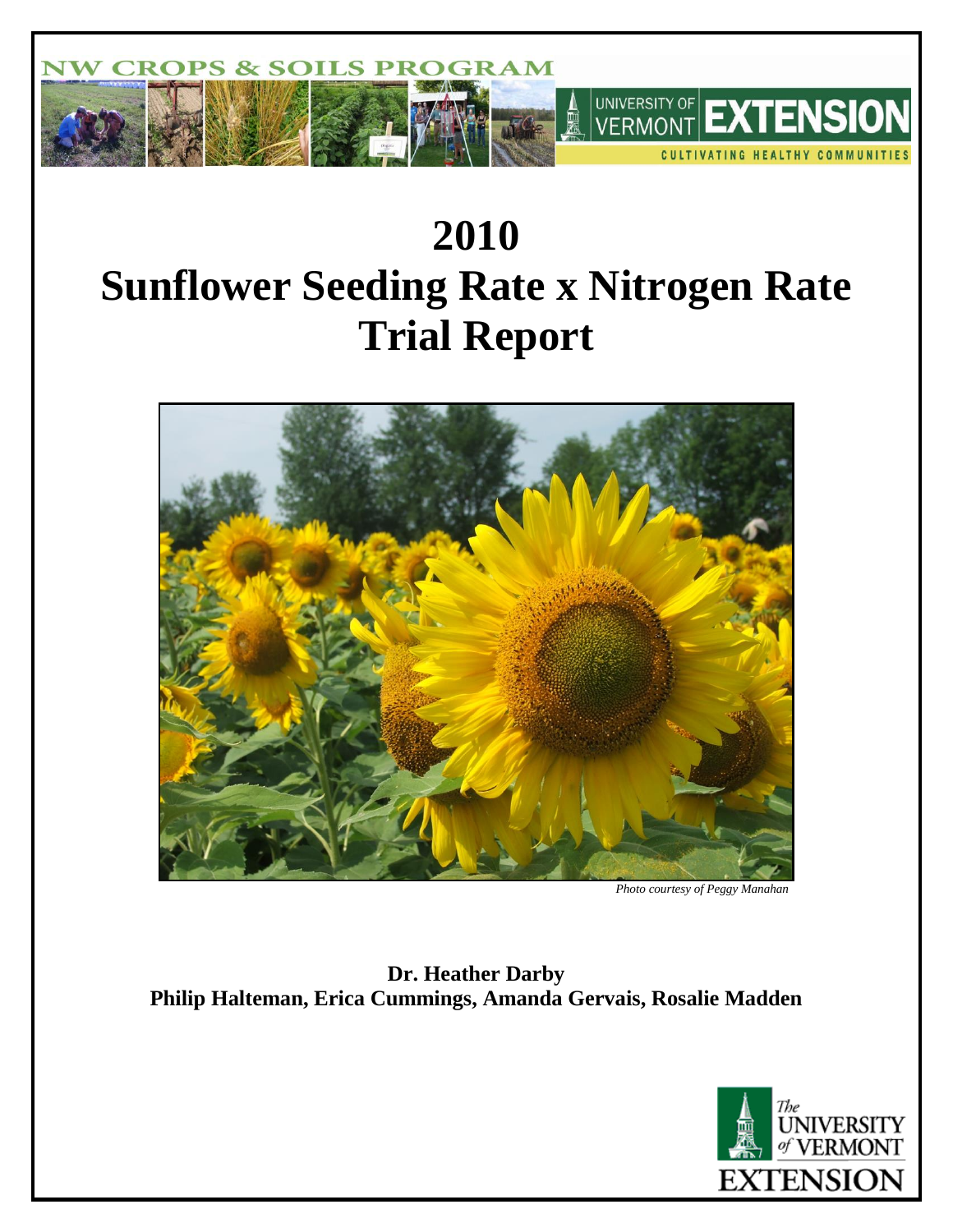#### **WEATHER DATA**

The 2010 growing season was warmer and slightly wetter than normal through the majority of the spring. The month of May was considerably drier than normal, though June's rainfall exceeded 30-year averages. No effect was apparent on germination rates. Accumulated growing degree days (GDDs) for the sunflower season totaled 3,120 from the beginning of June through the middle of October, when the sunflowers were harvested, which was 264 higher than the 30 year averages (table 1). These data were recorded at weather stations in close proximity to the research site.

| South Hero (Alburgh)                                                             | Feb.             | March  | April | May     | June | July | August | Sept. | Oct.   |
|----------------------------------------------------------------------------------|------------------|--------|-------|---------|------|------|--------|-------|--------|
| Avg. Temperature $(F)$                                                           | 26.2             | 37.8   | 49.3  | 59.6    | 66.0 | 74.1 | 70.4   | 64.0  | 50.6   |
| Departure from Normal                                                            | 5.9              | $\tau$ | 5.8   | 3.0     | 0.2  | 3.0  | 1.4    | 3.6   | 1.8    |
|                                                                                  |                  |        |       |         |      |      |        |       |        |
| Precipitation (inches)                                                           | 1.85             | 2.79   | 2.76  | 0.92    | 4.61 | 4.30 | 5.48   | 4.32  | $\ast$ |
| Departure from Normal                                                            | 0.44             | 0.73   | 0.25  | $-2.01$ | 1.40 | 0.89 | 1.63   | 0.86  |        |
|                                                                                  |                  |        |       |         |      |      |        |       |        |
| GDDs (base 44)                                                                   | 0.0 <sub>1</sub> | 43.4   | 231   | 482     | 659  | 933  | 820    | 599   | 222    |
| Departure from Normal<br>$\sim$ $\sim$ $\sim$ $\sim$ $\sim$ $\sim$ $\sim$ $\sim$ | $0.0\,$          | 43.4   | 101   | 91.5    | 4.5  | 94.6 | 45.0   | 107   | 26.4   |

Table 1. Summarized weather data for the 2010 growing season.

Based on National Weather Service (NWS) data from South Hero, VT. Historical averages are for 30 years of data (1971-2000). \* Data not available from NWS

## **ANALYSIS**

Variations in yield and quality can occur because of variations in genetics, soil, weather, and other growing conditions. Statistical analysis makes it possible to determine whether a difference among treatments is real or whether it might have occurred due to other variations in the field. At the bottom of each table a LSD value is presented for each variable (e.g. yield). Least Significant Differences (LSD's) at the 10% level of probability are shown. Where the difference between two treatments within a column is equal to or greater than the LSD value at the bottom of the column, you can be sure in 9 out of 10 chances that there is a real difference between the two values. Treatments that were not significantly lower in performance than the highest value in a particular column are indicated with an asterisk. In the

example below, treatment A is significantly different from treatment C but not from treatment B. The difference between A and B is equal to 400, which is less than the LSD value of 2.0. This means that these treatments did not differ in yield. The difference between A and C is equal to 3.0, which is greater than the LSD value of 2.0. This means that the yields of these treatments were significantly different from one another.

| Treatment | Yield   |
|-----------|---------|
| А         | 2100*   |
| B         | $1900*$ |
|           | 1700    |
| LSD       | 300.0   |

#### **Sunflower Seeding Rate x Nitrogen Rate Study**

Recommended seeding rates and target populations in oilseed producing areas in the northern Midwest tend to be between 15,000 – 25,000 plants per acre – somewhat low due to limited moisture. In New England, higher moisture conditions could allow for higher sunflower seeding rates, which in turn could increase seed and oil yields per acre. Because nitrogen recommendations generally increase with increased plant populations, we undertook a study to investigate the interaction between population and nitrogen (N) application rate to determine optimal rates for sunflower crops in New England.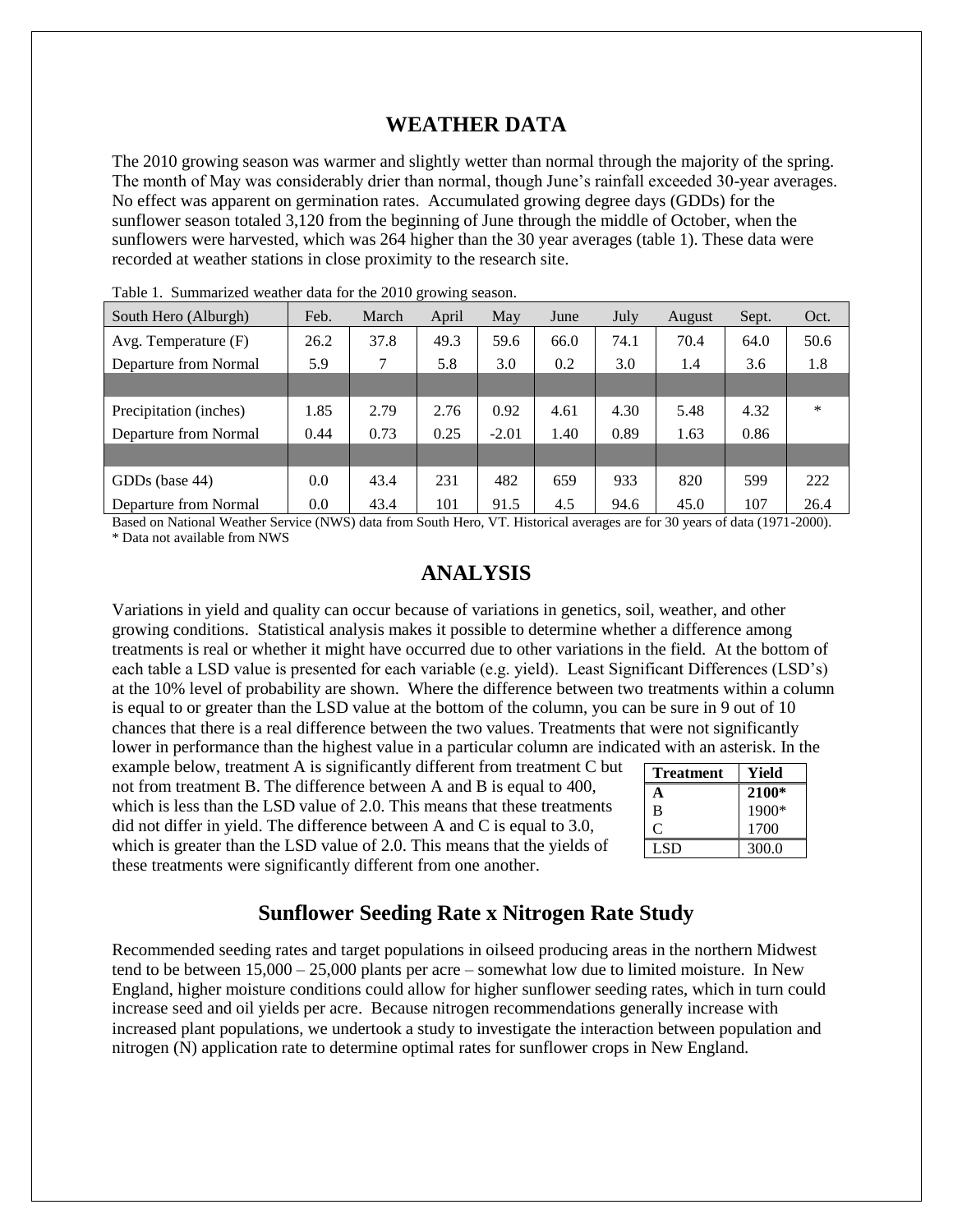# **CULTURAL PRACTICES**

Replicated trials were initiated at Borderview Farm in Alburgh, VT and Willsboro, NY. Due to a crop failure at the Willsboro site, the data that follows is from the Alburgh site only. Five population rates and 4 N rates were evaluated. The experimental design was a randomized complete block in a split plot arrangement with four replications. Main plots consisted of N rates and subplots consisted of populations (Table 2). Each subplot was 10' x 20'. The seedbed was prepared by conventional tillage methods. An Allis Chalmers two-row cone planter was used to plant the trial. The variety was Croplan 555CL. Nitrogen rates were applied on July 13, 2010, just prior to flowering. All plots were managed with practices similar to those used by producers in the surrounding areas. Table 1 details relevant treatment setup and plot agronomic information.

| <b>Borderview Farm, Alburgh, VT</b> |                                                                |  |  |  |  |
|-------------------------------------|----------------------------------------------------------------|--|--|--|--|
| Soil Type                           | Silt loam                                                      |  |  |  |  |
| Previous Crop                       | Rye                                                            |  |  |  |  |
| <b>Tillage Methods</b>              | Plow and disk                                                  |  |  |  |  |
| <b>Planting Date</b>                | 5/28/2010                                                      |  |  |  |  |
| Row Width                           | 30 inches                                                      |  |  |  |  |
| Fertilizer application (side-dress) | $7/13/2010$ in selected plots                                  |  |  |  |  |
| Herbicide application               | Trust @ 2qts. / acre (05/11/2010); Beyond @ 4 oz +             |  |  |  |  |
|                                     | 8 oz. crop oil / acre (6/2/2010)                               |  |  |  |  |
| Population treatments               | 20,000; 24,000; 28,000; 30,000; 32,000 plants ac <sup>-1</sup> |  |  |  |  |
| Nitrogen rate treatments            | 0, 60, 90, 120 lbs. N (urea $46:0:0$ ) ac <sup>-1</sup>        |  |  |  |  |
| <b>Harvest Date</b>                 | 10/14/2010                                                     |  |  |  |  |

|  |  | Table 2. Agronomic and trial information for the sunflower seeding rate x nitrogen rate study. |
|--|--|------------------------------------------------------------------------------------------------|
|  |  |                                                                                                |

Because germination and survival is heavily dependant on environmental conditions, plots were planted at rates significantly higher than the target populations. Immediately prior to sidedressing, the plots were thinned to achieve desired populations.

## **RESULTS AND DISCUSSION**

As in previous years of this experiment, we saw significant increases in yield of seed as a result of nitrogen addition, though this year there was no significant difference between the 60, 90, and 120 lbs N ac<sup>-1</sup> treatments. Similar to last year, N addition of 90 lbs ac<sup>-1</sup> yielded slightly more than the 120 and 60 lbs rates (Figure 1). This indicates that applying even a small amount of nitrogen can boost yields – but in general, more nitrogen does not mean higher yield as it can in other crops. One possible explanation is that sunflowers are exceptionally good scavengers of deep nitrogen that unavailable to corn, grain, and hay crops. One and two-foot soil nitrate samples were taken at the Willsboro, NY site, which showed that a large proportion of the nitrate-N available to sunflowers is in the second foot of soil and can greatly reduce the recommended N application rate (Table 3).

In general higher plant populations resulted in increased yields per acre, though the highest yields came from the 30,000 plants per acre treatment. The yield from this treatment was significantly higher than the

yield from the 20,000 plants per acre treatment, but there was no significance between any of the other treatments (Figure 2). Results from the variety trial suggest that to achieve a harvest population of 30,000 plants per acre, a

|         | 1st foot<br>(ppm) | 2nd foot<br>(ppm) | Total available<br>(ppm) | $%$ of N in the<br>top foot |
|---------|-------------------|-------------------|--------------------------|-----------------------------|
| Block 1 | 6.7               | 5.4               | 12.0                     | 55.3                        |
| Block 2 | 5.3               | 3.3               | 8.7                      | 61.5                        |
| Block 3 | 5.4               | 2.3               | 77                       | 70.3                        |
| Block 4 | 71                | 4.8               | 119                      | 59.8                        |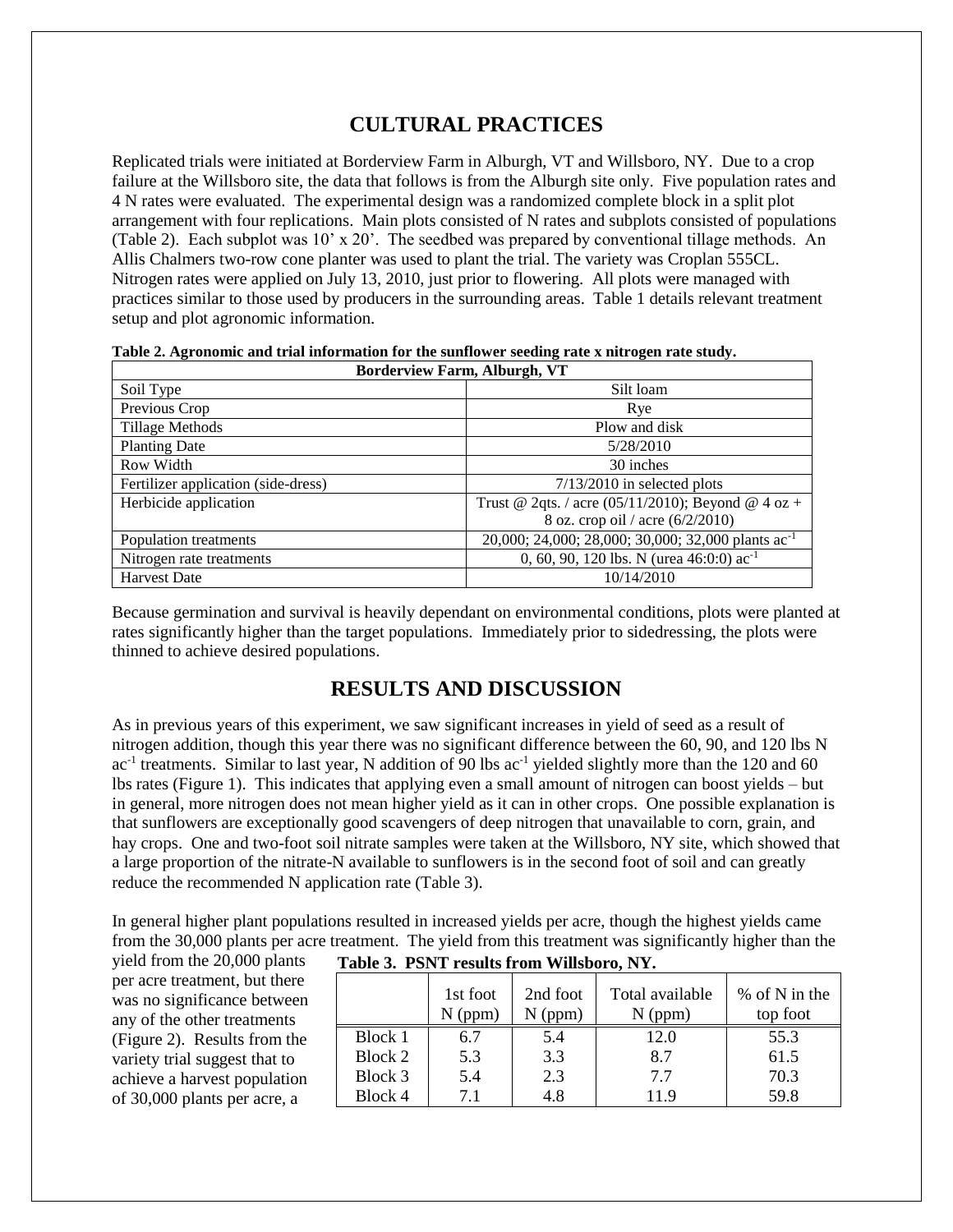

seeding rate of 34,000 seeds per acre is required.

**Figure 1. Yield of sunflower seed as affected by N application rate. Values with the same letter did not perform significantly differently (p value = 0.10)**

Population also had a strong influence on plant height and head size (Table 4; Figure 3). Head size was largest at the lower populations of 20,000 and 24,000 plants per acre (Table 4). Height showed the opposite trend, with taller plants in the higher populations, and decreasing with lower populations. This is a well-established relationship that has important implications for our climate where average heights are taller than national averages. Planting at higher populations causes the plants to grow taller as they compete with their neighbors for light. The extra height can often produce spindly plants that fall over in wind storms, common around harvest time. Also, as head width decreases, the weight of the head also decreases, which could mean that the head does not hang downward during dry down. Bird damage is often greater on heads that are upright than on those that turned downward, as it's much easier for them to perch on the flower edge and reach the seeds. Narrower head widths may therefore increase likelihood of bird damage, or the extent of bird damage possible.

|  | Table 4. Impact of sunflower population on selected plant and yield characteristics |  |  |  |
|--|-------------------------------------------------------------------------------------|--|--|--|
|  |                                                                                     |  |  |  |

|            | Height | Head width | Lodged    | Yield                  |                      | Moisture | Test weight            | Oil content |
|------------|--------|------------|-----------|------------------------|----------------------|----------|------------------------|-------------|
|            | cm     | $\rm cm$   | %         | $lbs$ ac <sup>-1</sup> | $\text{gal ac}^{-1}$ | %        | $lbs$ bu <sup>-1</sup> | $\%$        |
| 20000      | 133    | $14.8*$    | 1.00      | 2232                   | 101                  | $12.9*$  | 24.4                   | 34.4        |
| 24000      | 138*   | $14.4*$    | 1.00      | 2385*                  | $114*$               | $12.6*$  | 24.8*                  | 35.3        |
| 28000      | 138*   | 13.7       | 1.50      | 2352*                  | $113*$               | 12.3     | $24.9*$                | 36.0        |
| 30000      | $145*$ | 13.1       | 2.30      | 2614                   | $130*$               | $12.7*$  | $25.1*$                | 36.7        |
| 32000      | 139*   | 12.7       | 1.70      | 2322*                  | 112                  | 11.9     | $25.2*$                | 36.3        |
| LSD(0.1)   | 7.70   | 0.8        | <b>NS</b> | 307                    | 18.4                 | 0.40     | 0.50                   | <b>NS</b>   |
| Trial Mean | 139    | 13.7       | 1.50      | 2381                   | 110.6                | 12.5     | 24.9                   | 35.7        |

\* Treatments that did not perform significantly lower than the top performing treatment in a particular column are indicated with an asterisk. NS – Treatments were not significantly different from one another.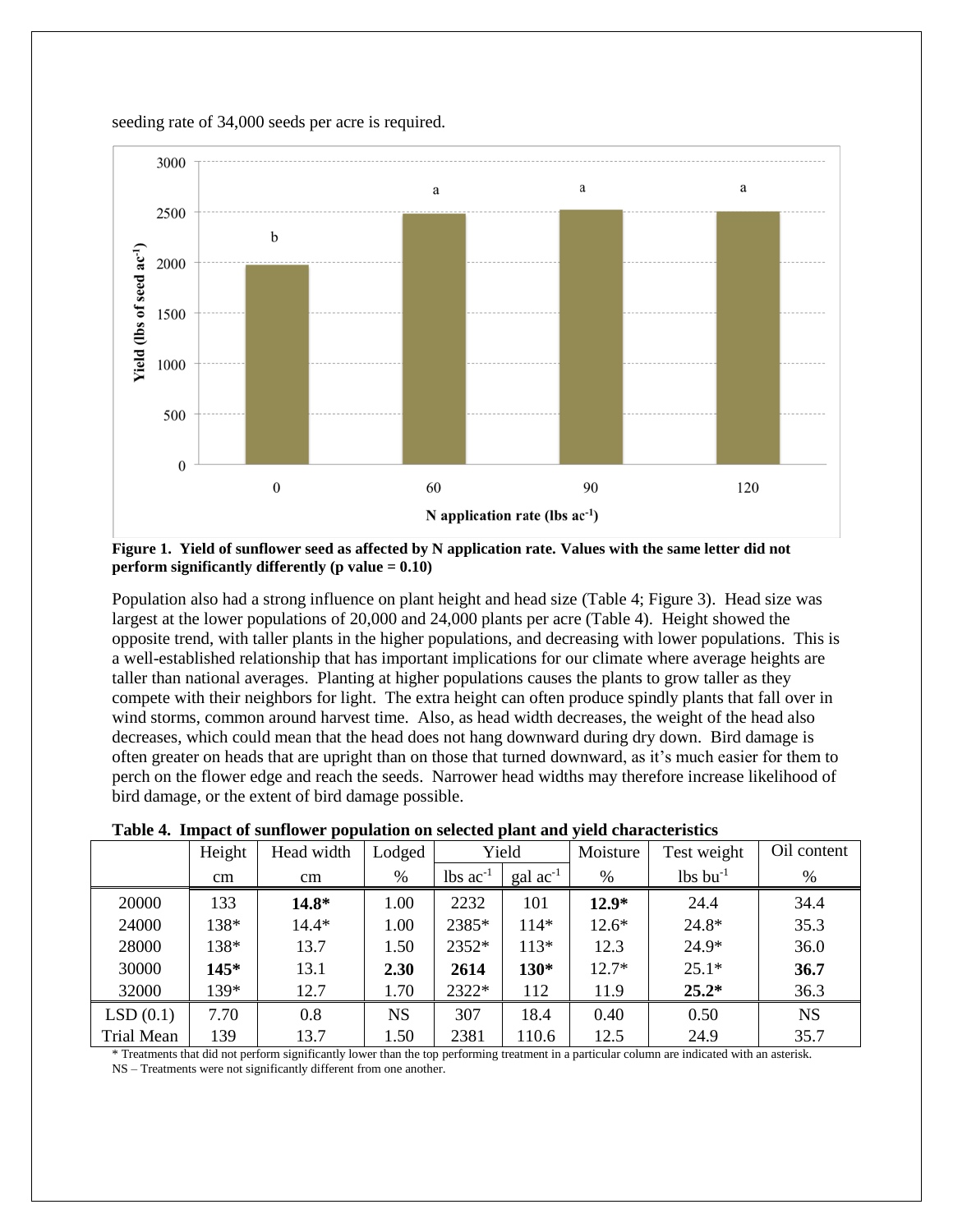Nitrogen application rate showed no relationship to plant height, though the largest head widths were found in the highest application rate. The plants growing in the 120 lb ac<sup>-1</sup> treatments had head widths averaging nearly 15 cm (Table 5), while the middle two treatments produced slightly smaller heads, and the 0 nitrogen treatments produced the smallest heads.



**Figure 2. Yield of seed as affected by plant population. Values with the same letter did not perform significantly differently (0.10).**

|                   |           | $\overline{\phantom{a}}$ |           |                        |                      |         |                        |             |
|-------------------|-----------|--------------------------|-----------|------------------------|----------------------|---------|------------------------|-------------|
|                   | Height    | Head width               | Lodged    |                        | Yield                |         | Test weight            | Oil content |
|                   | cm        | cm                       | %         | $lbs$ ac <sup>-1</sup> | $\text{gal ac}^{-1}$ | $\%$    | $lbs$ bu <sup>-1</sup> | %           |
| $\Omega$          | 137.5     | 12.1                     | 2.1       | 1975                   | 94                   | 12.3    | 25.0                   | $35.5*$     |
| 60                | 140.4     | 14.2                     | 1.2       | 2483*                  | 113                  | 12.4    | 24.8                   | 34.0        |
| 90                | 140.8     | 13.7                     | 1.1       | $2522*$                | 122                  | 12.3    | 25.0                   | $36.5*$     |
| 120               | 136.0     | $14.9*$                  | 1.4       | 2505*                  | 127                  | $13.0*$ | 24.7                   | $37.1*$     |
| LSD(0.1)          | <b>NS</b> | 0.7                      | <b>NS</b> | 274                    | 16.5                 | 0.4     | <b>NS</b>              | 3.25        |
| <b>Trial Mean</b> | 138.7     | 13.7                     | 1.5       | 2381                   | 111                  | 12.5    | 24.9                   | 35.8        |

|  |  |  | Table 5. Impact of varying nitrogen rates on selected plant and yield characteristics |
|--|--|--|---------------------------------------------------------------------------------------|
|  |  |  |                                                                                       |

\* Treatments that did not perform significantly lower than the top performing treatment in a particular column are indicated with an asterisk. NS – Treatments were not significantly different from one another.

Taken together with results from previous years, the results of this trial indicate that a final plant population between 24,000 and 30,000 plants to the acre and sidedressing with between 60 and 90 pounds of nitrogen per acre, depending on deep soil nitrate levels, gives the highest yields. However, there are many other factors that play into total yield, such as insect pests and bird pressure that were not evaluated in this trial. Seeding rates will be dependent on planter and germination dependent mostly on seed but also soil factors.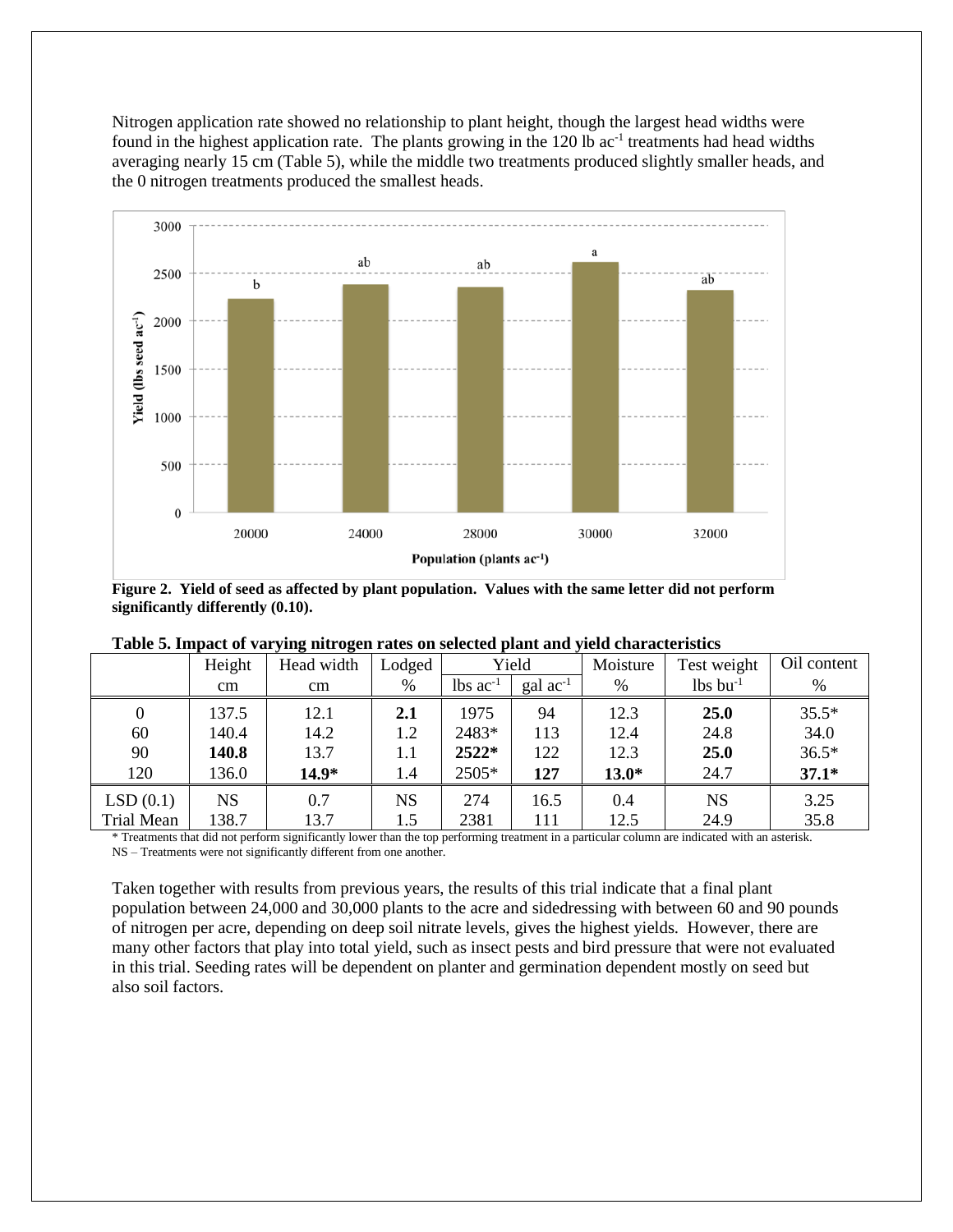

**Figure 3. Sunflower height (left axis, capital letters) and head width (right axis, lowercase letters) as affected by population. Values with the same letter did not perform significantly differently (0.10).**

Both N rate and population showed small effects on oil content of seed. Overall, the higher N application rates resulted in higher oil content (Figure 4). The 120 lbs ac<sup>-1</sup> treatments yielded seed with just over 37% oil.



**Figure 4. Effect of N rate on seed oil content. Values with the same letter did not perform significantly**  differently  $(P = 0.10)$ .